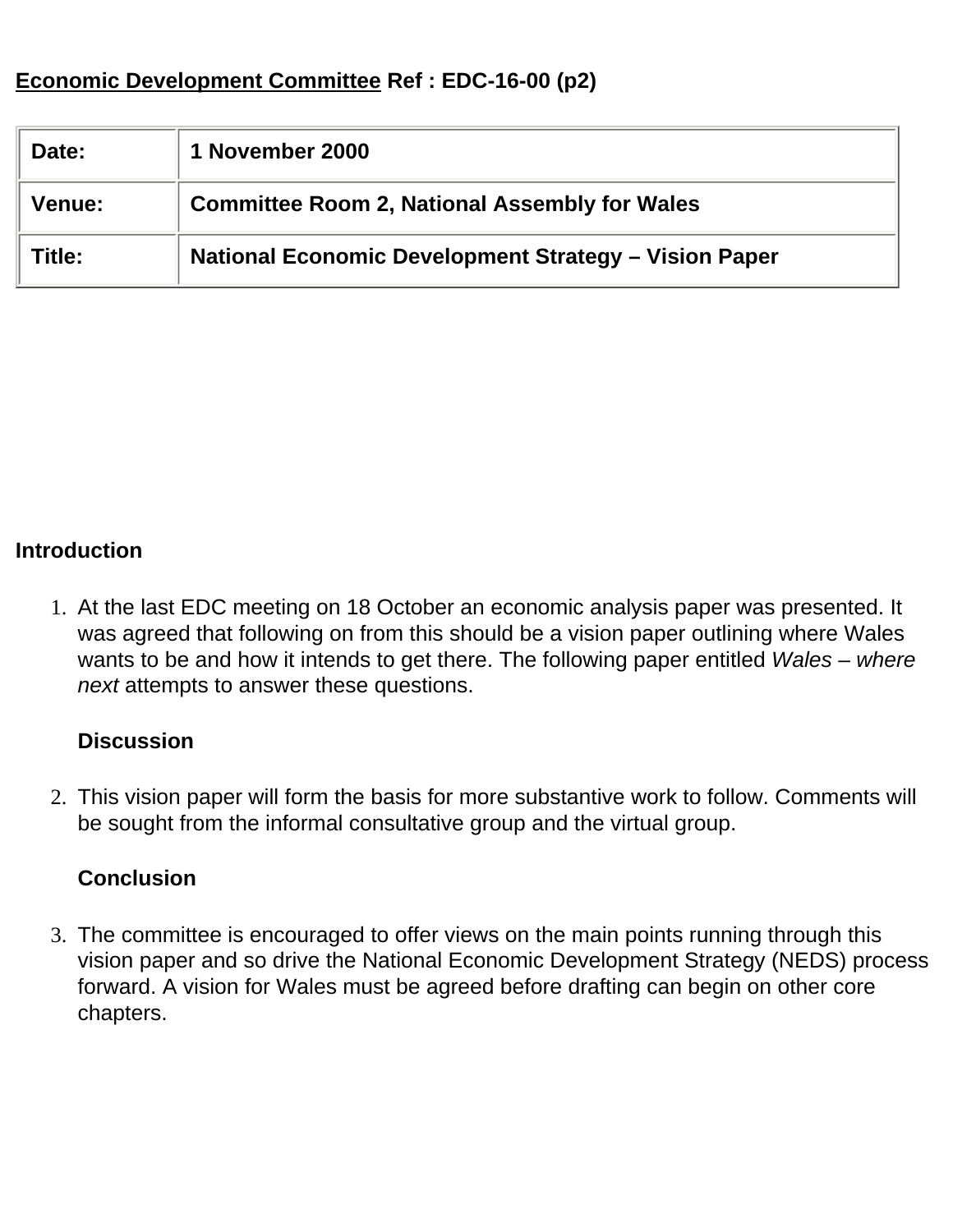#### **Gareth Edwards**

Economic Policy Division

Economic Policy Division

October 2000

# **WALES – WHERE NEXT?**

#### **Introduction**

1. The economy of Wales needs to undergo a significant step-change if we are to close the prosperity gap with the rest of the UK and to tackle related social challenges closer to home. A recent Cambridge Econometrics report stated that:

> "… long term prospects [in Wales] are hindered by institutional failure to anticipate the industries of the future".

We therefore need to decide where we want to be; how to get there and the options for change taking account of the fact that many of the tools currently available are time limited e.g. Objective 1 funding and the current coverage afforded by the Assisted Areas Map.

#### **Where do we want to be?**

2. Our vision for ten to fifteen years might be:

*"A Welsh economy that produces goods and services in sectors that will reflect global demand thus providing skilled and sustainable jobs, spreading opportunity and prosperity to all parts of Wales".*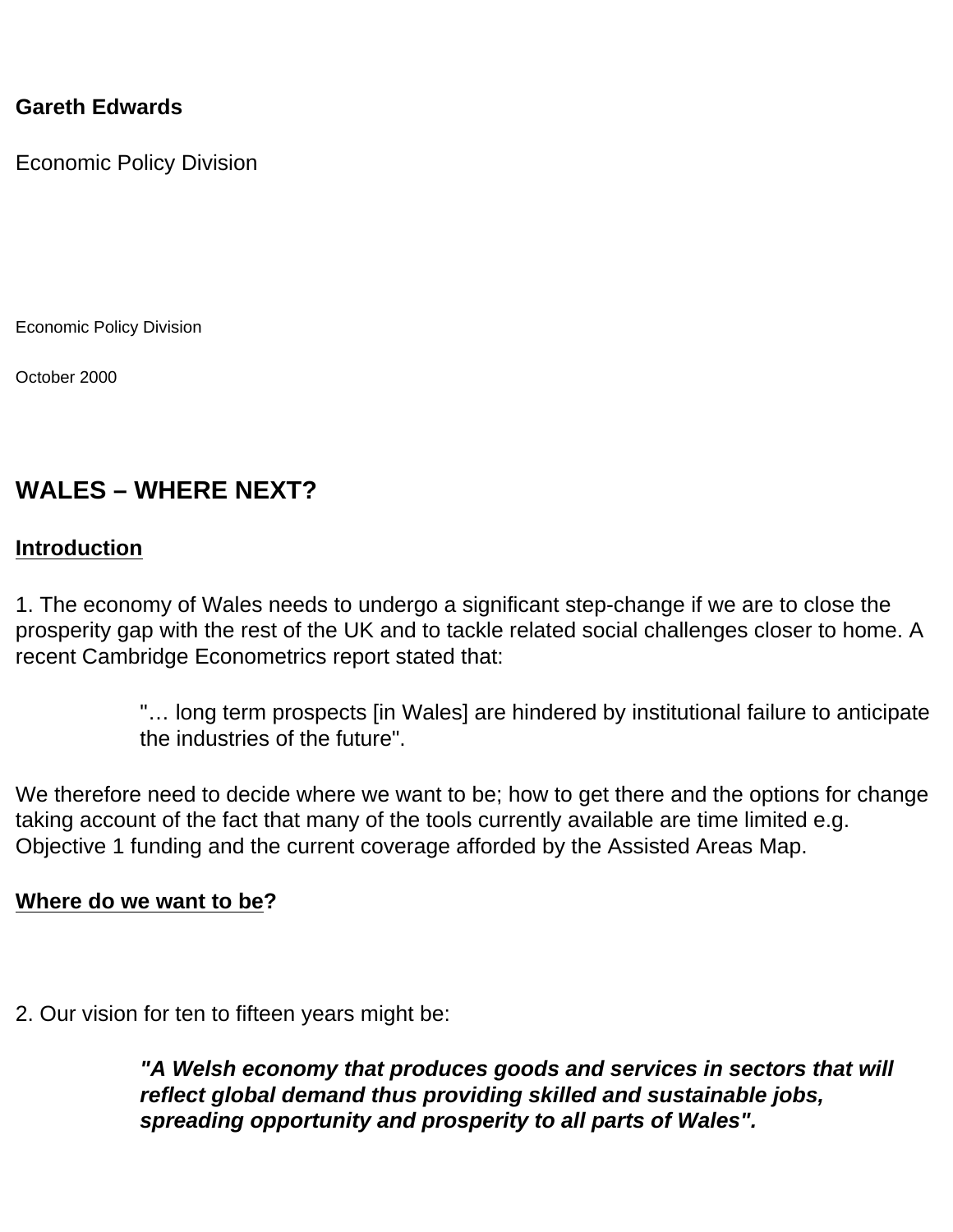3. The current Assembly Strategic Plan contains a number of economic benchmarks for the Welsh economy in 2010. These include:

- GDP per head at 90% of the UK average (and an increase to over 80% in the Objective 1 area);
- an additional 35,000 new business starts;
- $\bullet$  135,000 additional jobs (110,000 of which should be in the Objective 1 area). NB this figure has now been revised to 150,000 following the outcome of the budget round; and
- the proportion of people inactive in their 50s to fall to less than 30%

### **How do we get there?**

- 4. The key pillars for this might be:
	- Skills: promoting life long learning to give people skills which are transferable, adaptable to changing circumstances and allow everyone to reach their full potential;
	- The Knowledge Economy: ensuring that we have the infrastructure, skilled people and a culture of innovation to exploit developments in the "new economy";
	- **Entrepreneurship:** promoting an entrepreneurial culture and business growth see separate paper;
	- **Internationalisation:** promoting Wales, it's products and it's people; and
	- **Sustainability:** development that is sustainable on all levels environmentally, socially and economically.

# **Options for Change**

**(i) Growth sectors and Industrial Support**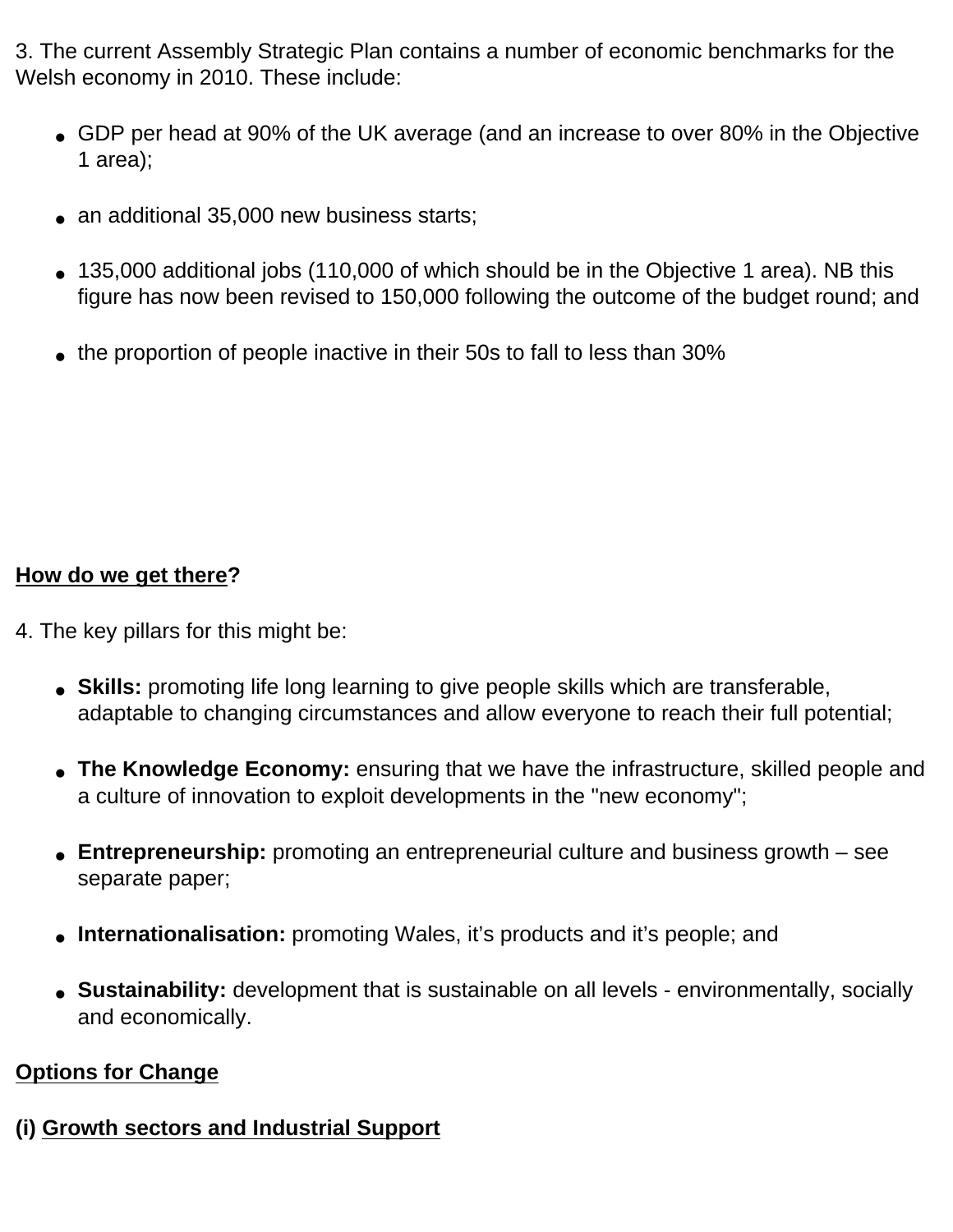5. In a fast changing world there is a real danger in extrapolating past trends. The better approach might be to look at what highly advanced economies believe the growth sectors to be. Our research indicates that demand for certain products and services (public and private) will increase far more rapidly than others: examples include, media, hospitality and high value tourism, health care services and products, life-long learning, ICT and leading edge goods in both the consumer and business markets.

6. If we are going to maximise the growth of key sectors then it may be necessary to take some radical decisions in terms of industrial support. The main form of industrial support at the moment is Regional Selective Assistance (RSA). This is primarily aimed at manufacturing and has a substantial element of job safeguarding. These two effects may reinforce the current industrial structure that is proving unsustainable:

7. Options for refocusing industrial support could include:

- reducing the safeguarding element over time;
- including "quality" criteria to improve the jobs/industry mix;
- spend more on innovation and start ups and less on basic manufacturing;
- a switch from manufacturing to service sector support; and
- moving away from traditional business support and focus resources on people and infrastructure.

# **(ii) Regional Focus**

8. We will need a different focus in different parts of Wales based reflecting the needs of rural and urban Wales. Currently, there is a focus on spreading prosperity to West and North West of Wales. But is it realistic to expect the same level of growth in all parts of Wales, particularly in the "new economy"?

- 9. Options could include:
	- a move away from mass agricultural production towards value-added agriculture (agrifood, organic, etc.) environmental management and niche tourism;
	- a regional industrial focus which maximises impacts by attracting particular types of business to particular areas (based on labour availability, skills, infrastructure, etc.);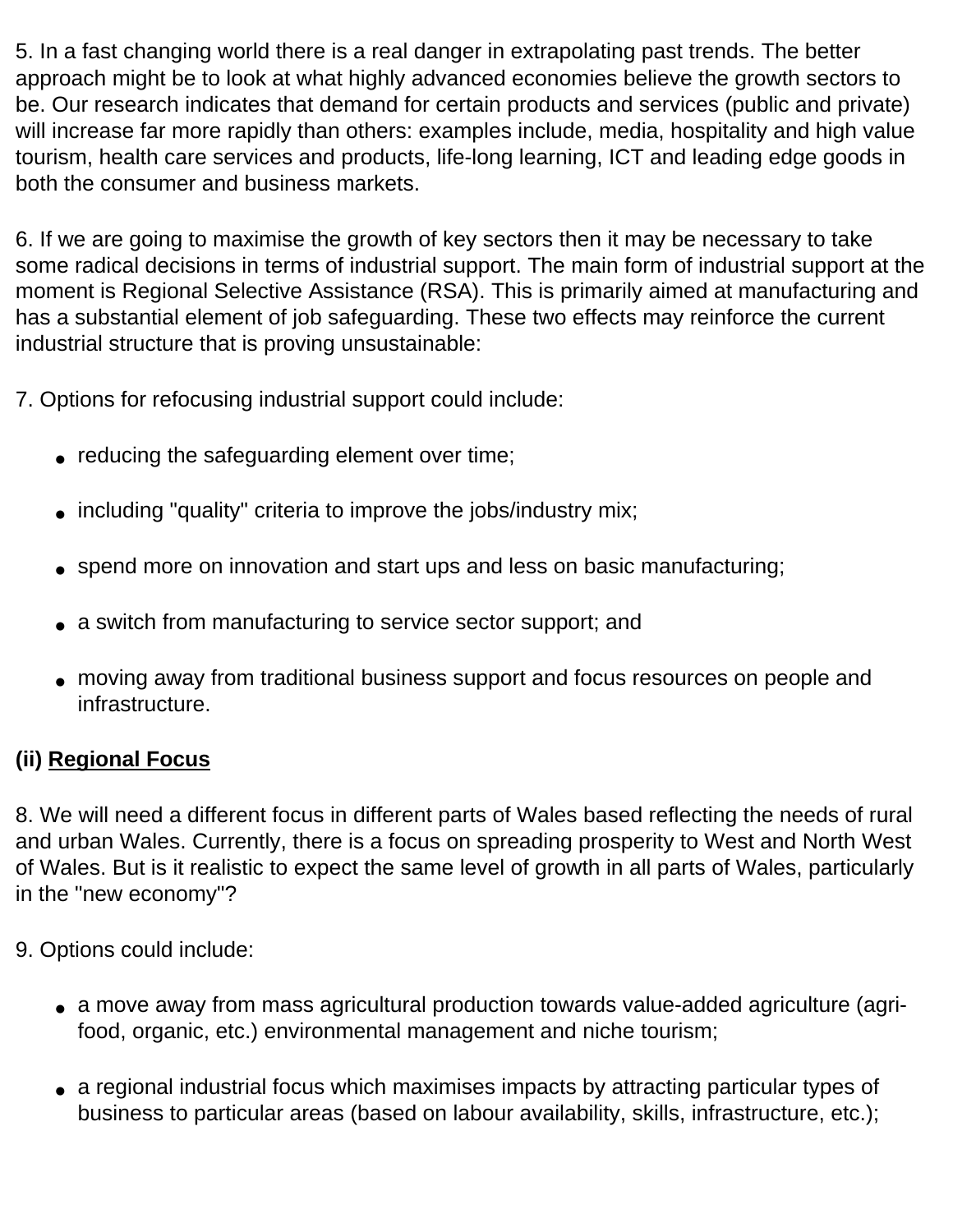- more integrated policies on community regeneration to reduce cycle of decay covering investment, transport, retraining; and
- Regional clusters of industries that build on local strengths and maximise the value added to the local/regional economy.

As a sub-set of these issues should we actively discourage fast growth in the "hot spots" (SE and NE Wales) by offering fewer incentives in higher growth areas **or** maximise growth regardless of location and work to ensure that people have access to the jobs (transport links, skills, etc.).

# **(iii) Skills/Training/Education**

10. The skills agenda is a broad one which impacts on all ages and across all areas of economic development. Key issues include life-long learning and which starts with basic numeracy and literacy and involves the continuous updating of relevant, transferable, adaptable skills throughout each individuals working life.

11. Options could include:

- the use of ICT to overcome training barriers and to exploit new methods of learning and of supporting trainees/pupils (an objective of the Partnership Agreement);
- a much greater involvement of the private sector in education both to help shape the curriculum and provide a bridge from education to work;
- support for private sector training to help overcome costs and risks, especially in smaller firms;
- a focus support on vocational skills rather than academic education;
- following the Nordic model of industrial high schools and a HE sector which is equally relevant to students and employers; and
- support for individual retraining and up-skilling.

# **(iv) Innovation**

12. The ongoing development of new products and processes will be critical for the future of Wales and the prospects for growth in the Welsh economy. Wales is currently bottom of the UK league table by some distance and it is recognised that there is a need to do more to encourage innovation and commercial exploitation of science and technology at the regional level.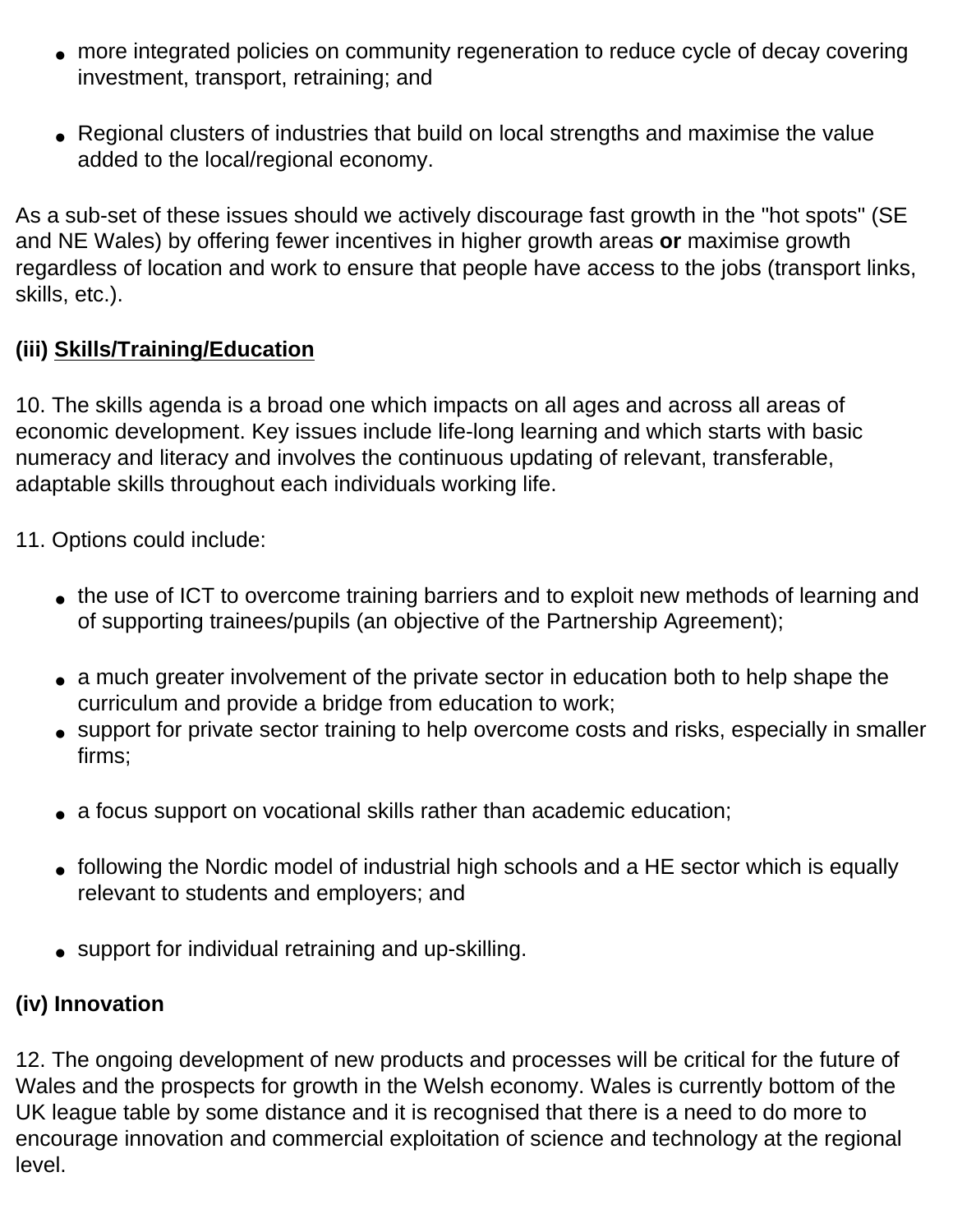13. The links between business and our institutions of learning and the promotion of a greater entrepreneurial focus are therefore important. Wales suffers from a relatively weak university base compared to that in Scotland and a number of the English regions; there is low priority given to R & D generally and corporate spinouts from our universities are very low in number.

14. Policy options could include:

- the development of an overarching strategy for Welsh university developments which could play a key role in meeting the BetterWales.com economic development objectives;
- a comprehensive science strategy covering **all** of the Assembly's responsibilities; plus
- strengthening links between business and schools/universities, as proposed in the Entrepreneurship Action Plan

# **(v) Sustainable Development**

15. This is fundamental to any successful economic regeneration programme. It needs to be part of mainstream thinking at all levels to ensure that gains are not transitory or dependent on further government action down the line.

Options could include:

- the development of sustainable technologies and products for both users and producers to ensure that opportunities are exploited;
- more focussed support for companies to adopt sustainable practices (energy efficiency, pollution control, waste management, etc.);
- more widespread dissemination best-practice in sustainable development ideas, production techniques and policies; and
- support for potential growth sectors such as renewable energy, eco-tourism, organic farming, etc.

# **(vi) Inactivity/Employment**

16. A significant contributor to the low GDP/head in Wales is the relatively high level of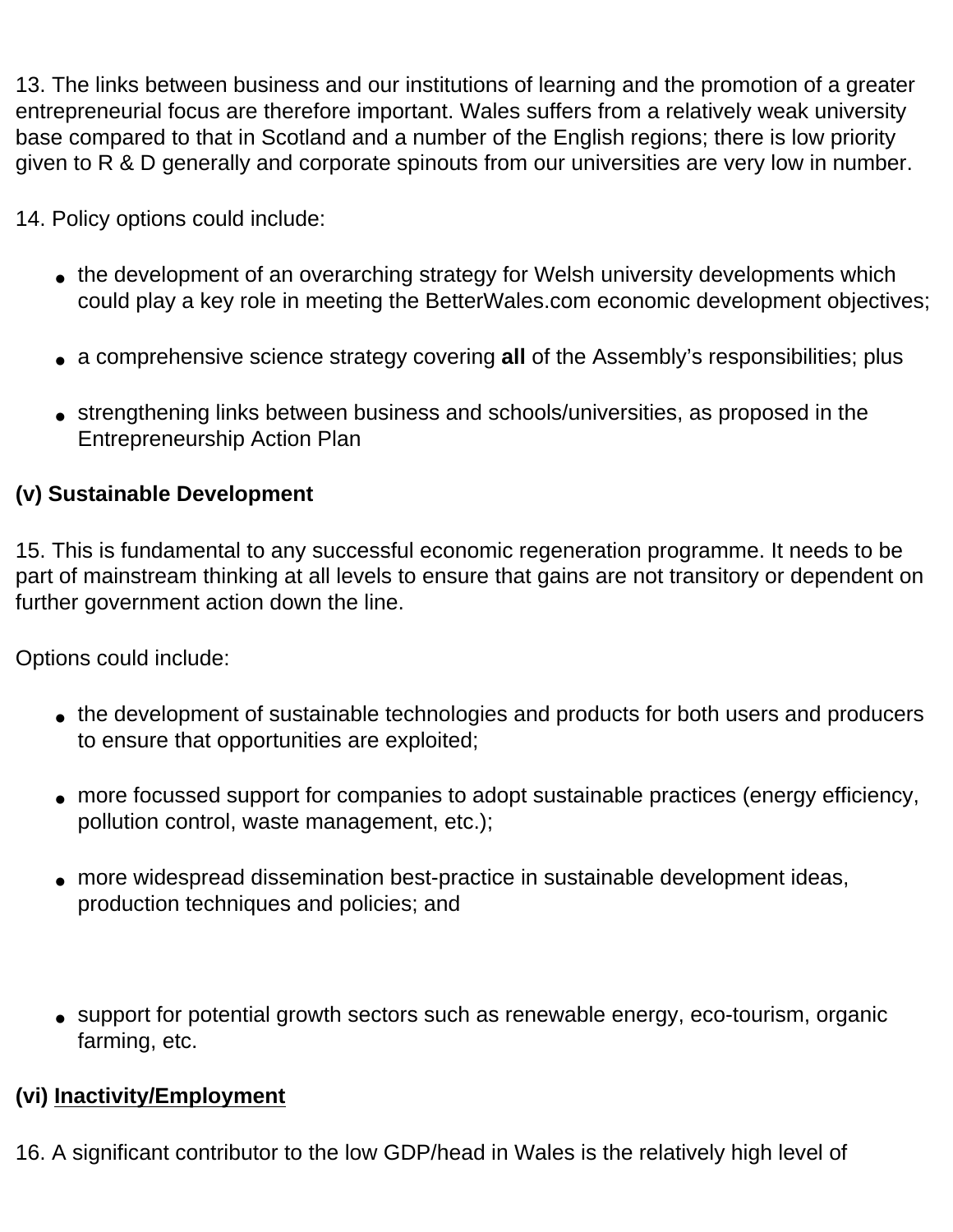economic inactivity. Both male and female activity rates in Wales are significantly below the UK average though the trend is for male activity rates to fall and female rates to rise (both in UK and Wales). The two most common reasons for inactivity in Wales are long-term sickness followed by looking after the family home.

The implications for policy are:

- greater integration between health and economic policy making to ensure that fewer people become long-term sick;
- where sickness is less limiting it may be lack of skills or low wages that mean sickness is an alternative form of unemployment. This could be addressed via training and a general increase in wages that should be a feature of a successful economy;
- support such as childcare provision or long term care needs to be provided to assist those looking after dependants; and
- financial support may be necessary to assist those people losing benefits or paying for childcare, etc.

#### **What are the overall implications?**

17. A timid strategy is almost certainly doomed to fail. Equally, any approach that focuses resources is likely to involve risks and create both winners and losers. One approach would be to:

- adopt a focused approach based on *regularly updated* assessments of the future pattern of demand for *broad* sectors of goods and services, both public and private – to avoid the risks of over -specialisation.
- ensure that this focus is reflected in the targeting of our skills effort, but making a special effort to develop broad competencies in key areas whilst at the same time developing a rapid response capacity to equip people with more specialised skills as the demand for these becomes clearer.
- pursue a more selective approach to inward investment and SME development tailored not only to emerging market demands but also to the needs and circumstances of the main regions within Wales.
- $\bullet$  be careful not to give the impression that we are giving up on other sectors many of which provide good jobs in large numbers. The aim must be to encourage *all* sectors to modernise and make themselves competitive in the markets of the future.